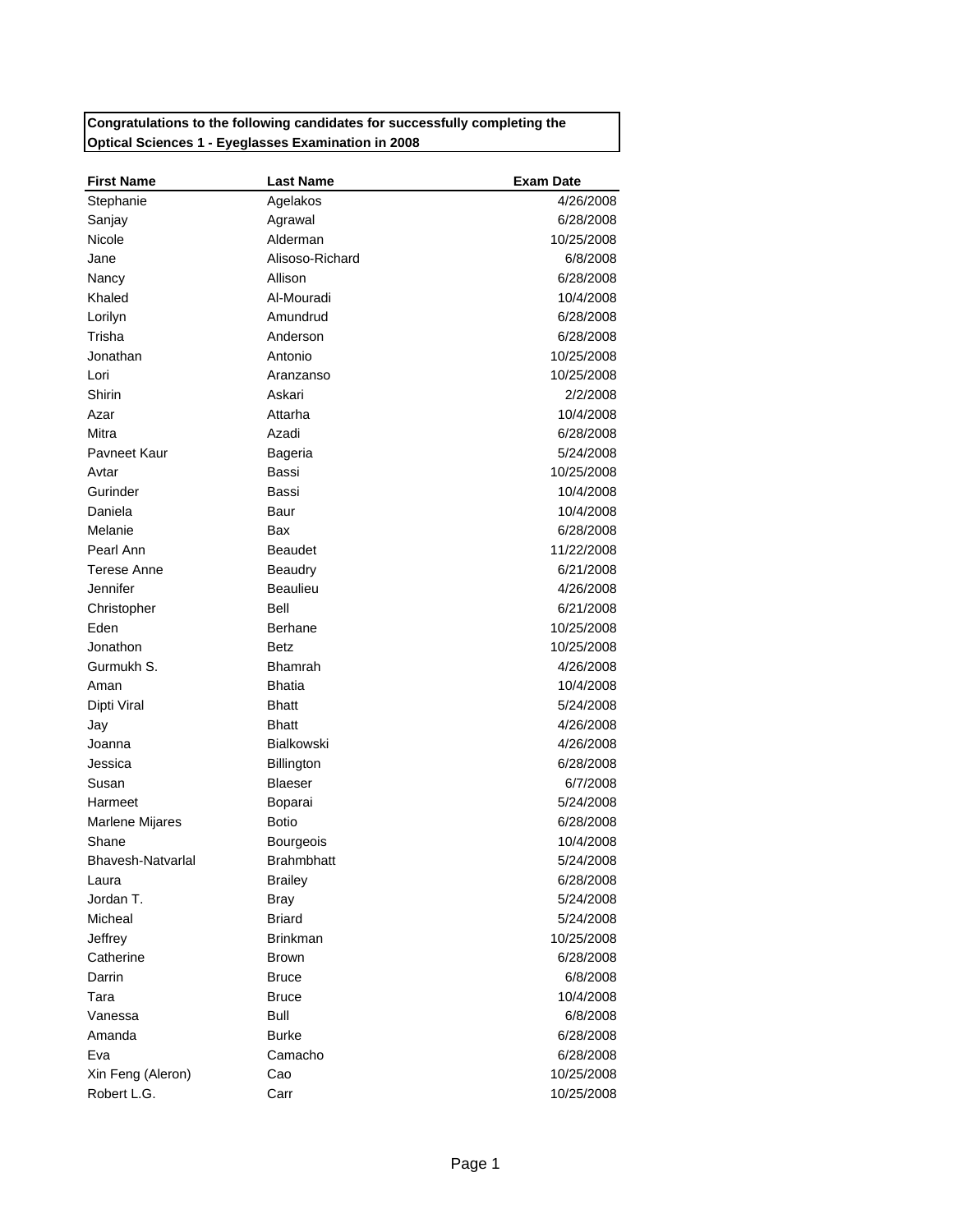| <b>First Name</b>   | <b>Last Name</b>           | <b>Exam Date</b>       |
|---------------------|----------------------------|------------------------|
| Anthony             | Carroll                    | 10/25/2008             |
| Keith               | Caspell                    | 10/4/2008              |
| Jewel               | Caulier                    | 6/8/2008               |
| Rae-Eun Irene       | Cha                        | 5/24/2008              |
| Can                 | Chai                       | 5/24/2008              |
| Emily Wai Yee       | Chan                       | 10/25/2008             |
| Iris Wai-Ling       | Chan                       | 10/4/2008              |
| Yen-Chyun Angel     | Chen                       | 10/25/2008             |
| Lena                | Chistiakov                 | 5/24/2008              |
| Andrew              | Cho                        | 10/25/2008             |
| Seung Hyun          | Cho                        | 10/4/2008              |
| Regina              | Choe                       | 10/25/2008             |
| Oi Fung             | Chow                       | 6/28/2008              |
| An Quyen            | Chung                      | 10/25/2008             |
| Roland              | Chuy                       | 6/28/2008              |
| Margaret            | Chwilkowski                | 10/4/2008              |
| Dawn                | Clyde                      | 5/24/2008              |
| Katherina           | Cole                       | 6/21/2008              |
| Michael             | Colford                    | 11/22/2008             |
| Carolynn            | Cooper                     | 10/25/2008             |
| Stacey              | Craig                      | 6/28/2008              |
| Christopher         | Crisostomo                 | 6/21/2008              |
| Rosemarie           | Cruz                       | 6/21/2008              |
| Nancy               | Cumming                    | 5/24/2008              |
| Ioana               | Danciu                     | 10/25/2008             |
| Danny Thien         | Dang                       | 10/25/2008             |
| Cassie              | Darroch                    | 10/25/2008             |
|                     |                            | 5/24/2008              |
| Christopher         | Day<br>Debski              | 6/28/2008              |
| Maja<br>Gail        | <b>DeCaluwe</b>            |                        |
|                     |                            | 10/25/2008             |
| Sylvie<br>Christina | Demers-Roy                 | 5/24/2008              |
| Shaheza             | Diamantopoulos<br>Dinmamod | 10/25/2008             |
|                     | Donnelly                   | 10/25/2008<br>6/7/2008 |
| Geneve              |                            |                        |
| Ewa                 | Drozdzel                   | 5/24/2008              |
| Katie               | DuBerger                   | 6/28/2008              |
| Raakhee             | Duggal                     | 10/25/2008             |
| Daljeet             | Dulai                      | 10/4/2008              |
| Diana               | Duong                      | 10/4/2008              |
| Enkeleida           | Duraku                     | 10/4/2008              |
| Rima                | Elkadri                    | 11/22/2008             |
| Joanna Man Chi      | Eng                        | 6/28/2008              |
| Caroline            | Evans                      | 10/25/2008             |
| Brandi              | Ewen                       | 6/7/2008               |
| Hesam               | Fadavi                     | 10/4/2008              |
| Rachel              | Fahey                      | 6/8/2008               |
| Chung               | Fan                        | 10/4/2008              |
| Pouria              | Fani                       | 5/24/2008              |
| Zohreh              | Faraji                     | 10/4/2008              |
| Deborah             | Farn                       | 6/28/2008              |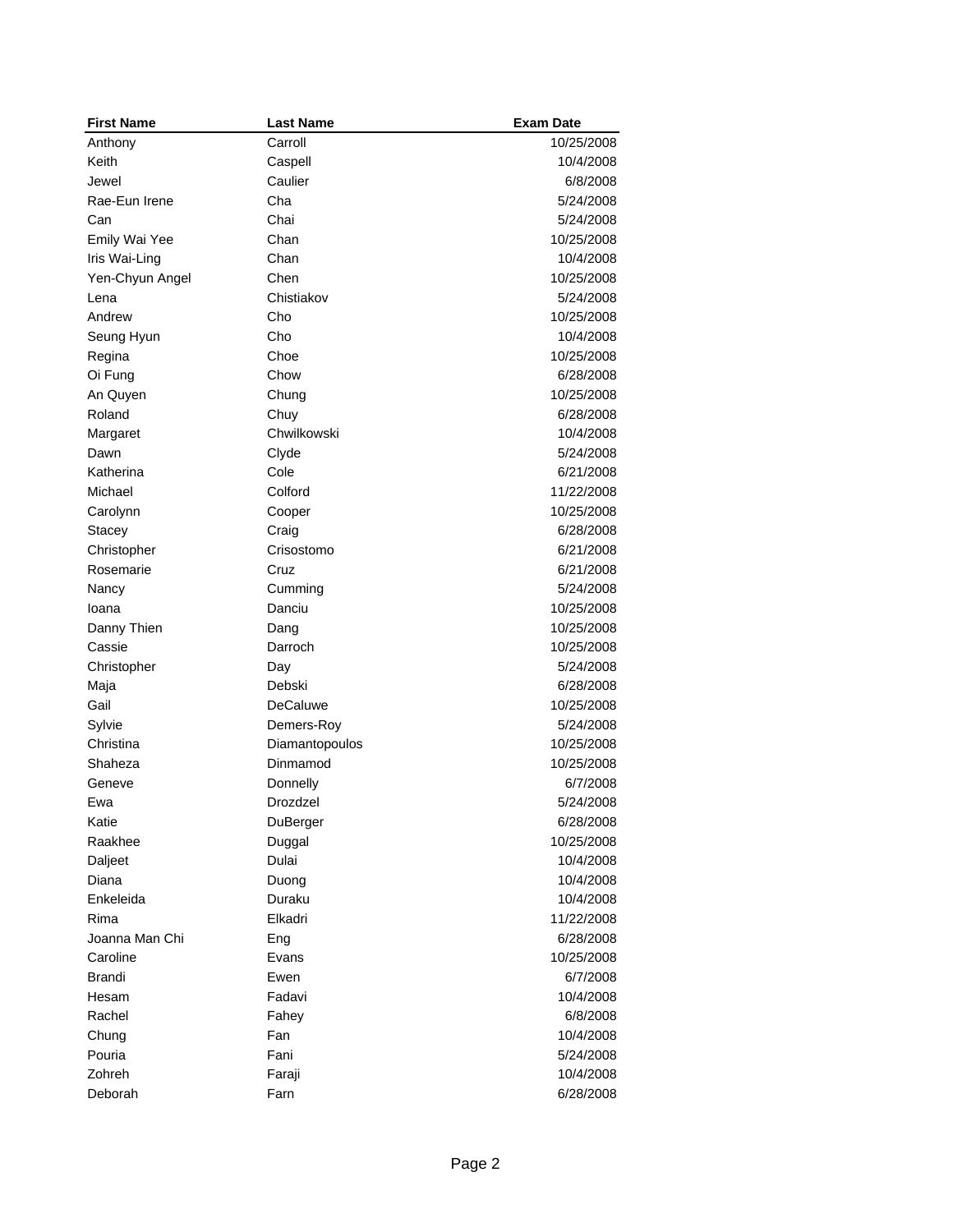| <b>First Name</b>       | <b>Last Name</b> | <b>Exam Date</b> |
|-------------------------|------------------|------------------|
| Kaylee                  | Farrell          | 6/28/2008        |
| Wasia                   | Fatima           | 10/25/2008       |
| Angelique               | Fatteicher       | 6/7/2008         |
| Amber                   | Faucher          | 10/4/2008        |
| Jenna                   | Forrest          | 10/25/2008       |
| Jennie                  | Fortier          | 10/25/2008       |
| Scott                   | French           | 10/25/2008       |
| Kristin                 | Frizell          | 10/25/2008       |
| Sonia                   | Galan            | 6/7/2008         |
| Simran K.               | Garcha           | 6/28/2008        |
| Jenna                   | Garcia           | 10/25/2008       |
| Jagdip Singh            | Gill             | 5/24/2008        |
| Corrine                 | Grant            | 6/28/2008        |
| Jessica                 | Groisboeck       | 10/25/2008       |
| Meaghan                 | Halcro           | 6/7/2008         |
| Nazieh                  | Hammoud          | 2/2/2008         |
| Bong Jai                | Han              | 5/24/2008        |
| Li                      | Han              | 6/28/2008        |
| Holly                   | Hanf             | 11/22/2008       |
| Khaled                  | Hatoum           | 6/28/2008        |
| Christina               | Hayward          | 10/4/2008        |
| Arash                   | Heidari          | 10/4/2008        |
| Crystal                 | Henderson        | 10/25/2008       |
| Samantha                | Hernder          | 10/25/2008       |
|                         | Ho               | 10/4/2008        |
| Hang Thi Thuy<br>Thomas | Ho               | 10/4/2008        |
| <b>Brian</b>            | Hoffman          | 10/25/2008       |
|                         |                  |                  |
| Michael                 | Hogan            | 10/25/2008       |
| Deborah                 | Holfeld          | 6/7/2008         |
| Jason                   | Hopkins          | 10/4/2008        |
| Charlene Chia-Ling      | Hsu              | 5/24/2008        |
| Cuili                   | Huang            | 10/25/2008       |
| Cheryl                  | Hubbard          | 10/4/2008        |
| Natasha L.              | Ignacz           | 10/25/2008       |
| Matthew                 | Jablonski        | 5/24/2008        |
| Syed Asad               | Jaffery          | 10/4/2008        |
| Krista                  | Jangula          | 6/28/2008        |
| Jaswinder Kaur          | Jassal           | 10/4/2008        |
| Rupinder                | Jassal           | 10/4/2008        |
| Sukhdev Singh           | Jeor             | 10/4/2008        |
| Christine               | Johnson          | 6/7/2008         |
| Stacey                  | Jones            | 10/4/2008        |
| Sandeep                 | Kalsi            | 10/4/2008        |
| Yoshiharu               | Kanazawa         | 10/4/2008        |
| Min wook                | Kang             | 10/25/2008       |
| Zahidhusein Sajjadali   | Kanji            | 4/26/2008        |
| Said Elyas              | Karimzad         | 10/4/2008        |
| Alysha                  | Kassian          | 6/28/2008        |
| Julie                   | Katona           | 6/7/2008         |
| Nicole                  | Kazakoff         | 6/28/2008        |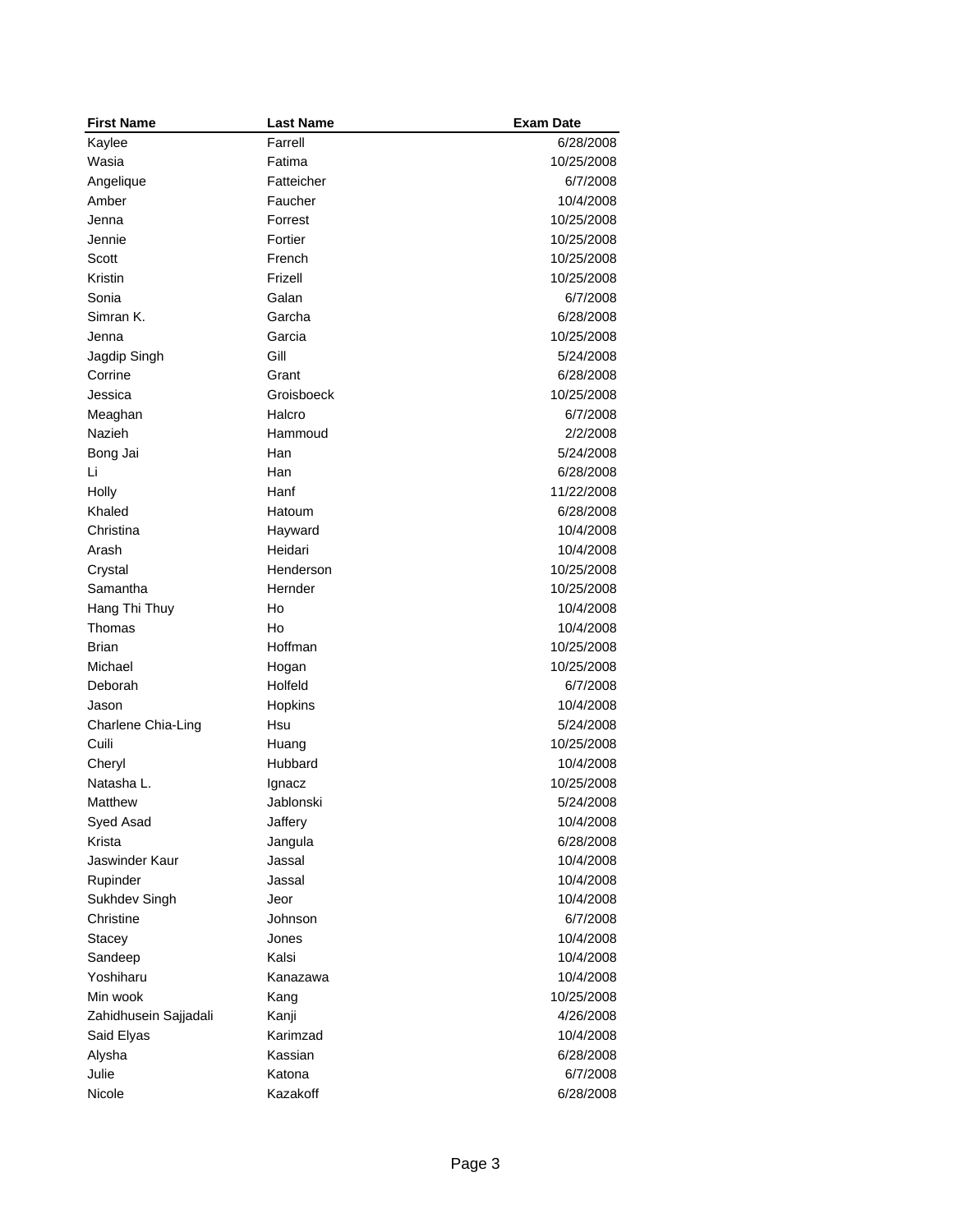| <b>First Name</b>   | <b>Last Name</b> | <b>Exam Date</b> |
|---------------------|------------------|------------------|
| Gulam               | Khan             | 10/4/2008        |
| Sarah               | Khan             | 10/25/2008       |
| Rickinder           | Khangura         | 10/25/2008       |
| Sharareh            | Kharraz          | 10/25/2008       |
| Aeree Ahm           | Kim              | 10/4/2008        |
| Jun Ho              | Kim              | 10/4/2008        |
| Sun Young           | Kim              | 10/4/2008        |
| Tae-Jin             | Kim              | 10/25/2008       |
| Renee               | Klyne            | 6/7/2008         |
| Esther Kong Ying Ky | Ko               | 4/26/2008        |
| Jennifer            | Kozak            | 6/21/2008        |
| Kimberly            | Kuenzler         | 6/28/2008        |
| Raghuvinder         | Kukreja          | 4/26/2008        |
| Jonathan            | Kwok             | 6/28/2008        |
| William             | Kwok             | 10/25/2008       |
| Lucas               | Kwon             | 10/25/2008       |
| Ohkyun              | Kwon             | 6/28/2008        |
| Colin               | Lafferty         | 6/21/2008        |
| Sylvie              | Lagace           | 11/22/2008       |
| Matthew             | Lakusta          | 6/28/2008        |
| A Thanh Fiona       | Lam              | 10/25/2008       |
| Kaile               | Landry           | 6/7/2008         |
| Leanne              | Langille         | 6/8/2008         |
| Sylvie              | Lapointe         | 4/26/2008        |
| Mohammad            | Lawendy          | 10/4/2008        |
| Hye-Jin             | Lee              | 10/4/2008        |
| Janice              | Lee              | 10/25/2008       |
| Jennifer            | Lee              | 10/25/2008       |
| Kyung Yeon (Kelly)  | Lee              | 10/25/2008       |
| Lerissa             | Lewington        | 5/24/2008        |
| Liu Jing (Joe)      | Li               | 5/24/2008        |
| Navy Chanh          | Lim              | 6/28/2008        |
| Reisie              | Lipton           | 10/25/2008       |
| Lan Ling (Lily)     | Liu              | 5/24/2008        |
| Wen Xia             | Liu              | 10/4/2008        |
| Terence             | Lo               | 10/25/2008       |
| Jaime               | Lovegrove        | 2/2/2008         |
| Albert              | Luu              | 6/28/2008        |
| Huong               | Ly               | 10/4/2008        |
| Adrienne            | MacDonald        | 11/22/2008       |
| Oscar               | Mach             | 10/25/2008       |
| Allison             | MacQuarrie       | 6/8/2008         |
| Jessica             | MacRae           | 6/28/2008        |
| Akeel               | Makani           | 5/24/2008        |
| Amynah              | Makani           | 5/24/2008        |
| Diane               | Maltais          | 11/22/2008       |
| Shivraj             | Mand             | 11/22/2008       |
| Amandeep            | Mann             | 10/4/2008        |
| Gavin               | Mann             | 10/4/2008        |
| Andrea              | Marr             | 6/8/2008         |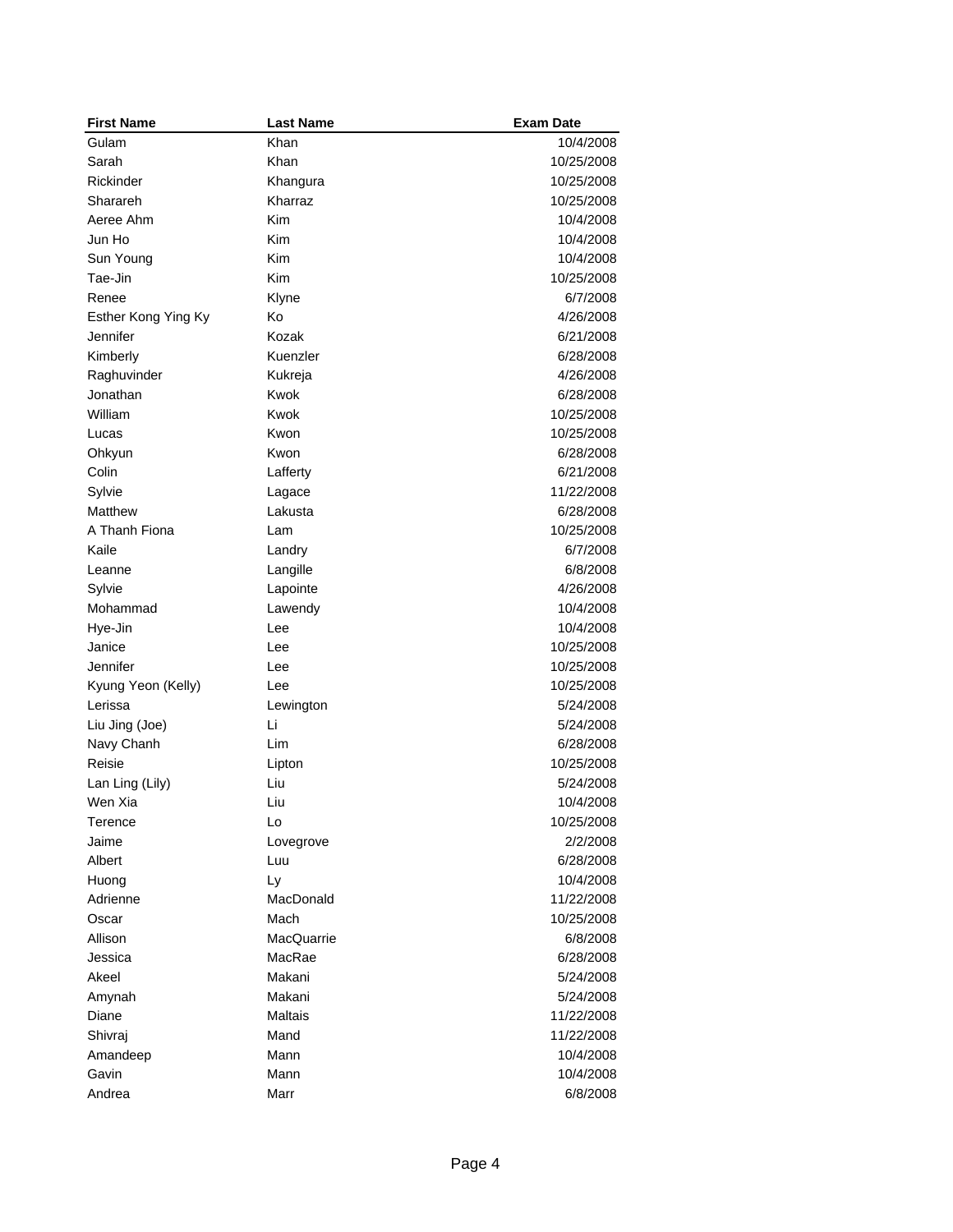| <b>First Name</b> | <b>Last Name</b>   | <b>Exam Date</b>       |
|-------------------|--------------------|------------------------|
| Lindsay           | Martin             | 10/4/2008              |
| Shibu             | Mathew             | 10/4/2008              |
| Sara              | McLeish            | 10/25/2008             |
| Kelly             | Meade              | 6/28/2008              |
| Rishma Lisa       | Meetoo             | 10/4/2008              |
| Jennyfer          | Mendoza            | 10/4/2008              |
| Masuma            | Merali             | 10/4/2008              |
| Alina             | Mercey             | 10/25/2008             |
| Chantal           | Milton             | 6/7/2008               |
| Zahra Neda        | Mohammadzadeh      | 10/25/2008             |
| Aaquib            | Mohammed           | 5/24/2008              |
| Niloufar          | Mohseni            | 10/25/2008             |
| Zohreh            | Mohseni            | 10/25/2008             |
| Fatemeh           | Mokhtari           | 10/25/2008             |
| Donald            | Moore              | 10/25/2008             |
| Faye              | Morrell            | 5/24/2008              |
| Maryam            | Mousavi            | 5/24/2008              |
| Tina              | Murray             | 6/8/2008               |
| Sharon Rose       | Negado             | 6/21/2008              |
| Cameron           | Nekoui             | 5/24/2008              |
| Reena             | Nerwal             | 10/4/2008              |
| Ann Thi Hong      | Nguyen             | 11/22/2008             |
| Lin               | Nhan               | 6/28/2008              |
| Tracy             | <b>Nunes</b>       | 10/4/2008              |
| Nancy             | O'Neill            | 10/25/2008             |
| Patricia          | Osachoff           | 10/4/2008              |
| Ashley            | Osmack             | 5/24/2008              |
| Qian              | Pang               | 10/4/2008              |
| Misriya           | Pardhan            | 10/4/2008              |
| Mohamed           | Pardhan            | 5/24/2008              |
| Adam              | Parish             | 4/26/2008              |
| Kristi            | Park               | 10/25/2008             |
| Sang Hoon         | Park               | 5/24/2008              |
| Rayleen           | Paschke            | 6/28/2008              |
| Hirenkumar K.     | Patel              | 5/24/2008              |
| Mehul             | Patel              | 10/25/2008             |
| Ilija (Ike)       | Patkovic           | 5/24/2008              |
| Tana              | Paton              | 6/7/2008               |
| Ailleen           | Paulo              | 2/2/2008               |
| Tara              | Petrisor           | 6/7/2008               |
| Josie             | Petti              | 2/2/2008               |
| Carmel            |                    |                        |
| Leticia           | Piper<br>Pomerleau | 6/28/2008<br>5/24/2008 |
| Hannah            | Power              | 10/4/2008              |
|                   | Prabhu-Das         |                        |
| Diana             |                    | 10/25/2008             |
| Kalpana           | Prasad             | 10/4/2008              |
| Napinder          | Purba              | 4/26/2008              |
| Charmaine         | Purville           | 4/26/2008              |
| Shahzad           | Qureshi            | 5/24/2008              |
| Kristen           | Rados              | 6/7/2008               |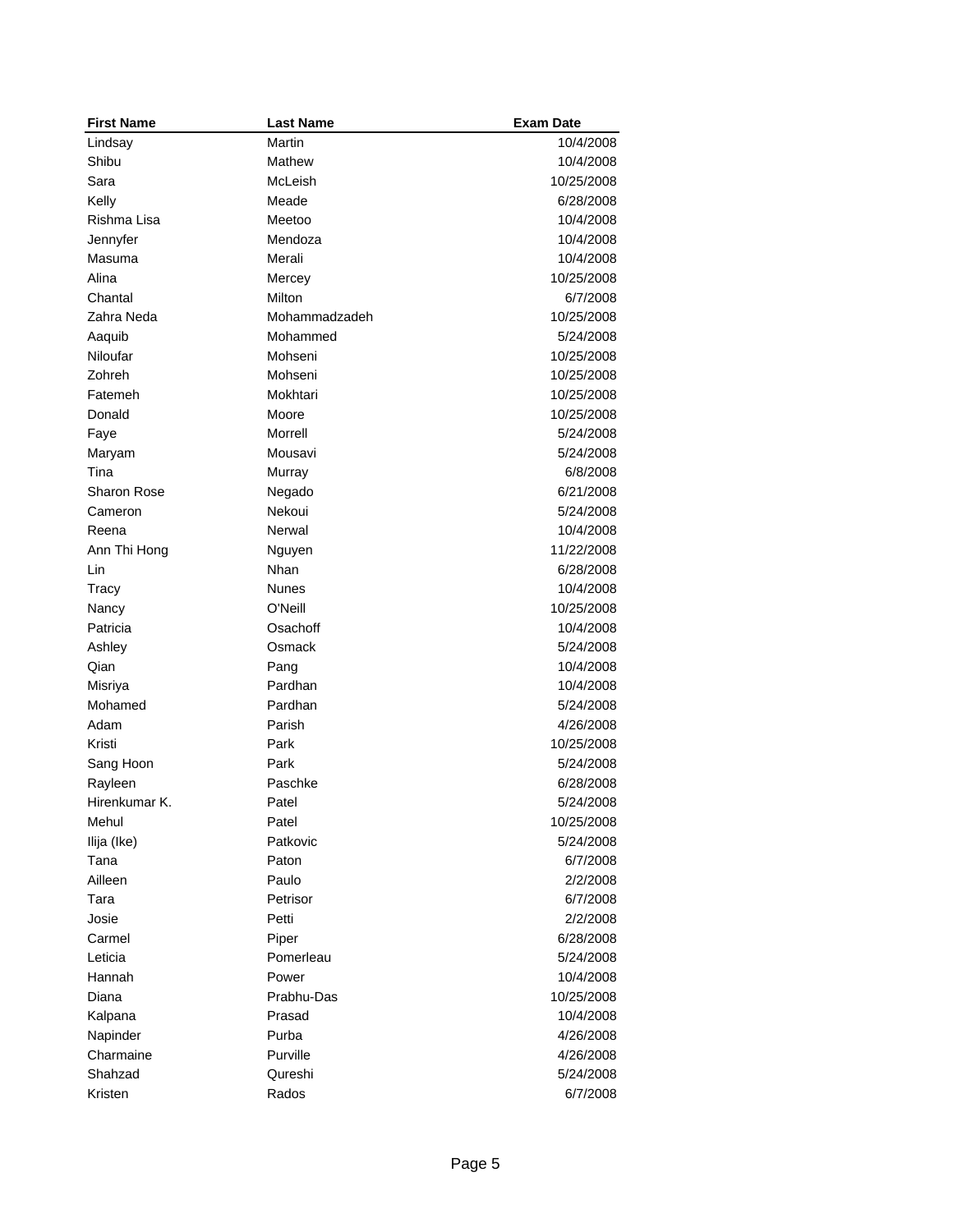| <b>First Name</b> | <b>Last Name</b>        | <b>Exam Date</b> |
|-------------------|-------------------------|------------------|
| Iqlima            | Rafi                    | 10/4/2008        |
| Anousheh          | Rahimi                  | 10/25/2008       |
| Harpreet K.       | Randhawa                | 10/4/2008        |
| Rekha             | Rani                    | 6/28/2008        |
| Chandra           | Ranjan                  | 2/2/2008         |
| Andrew            | Reilly                  | 6/8/2008         |
| Saeid             | Rezazadeh-Roudsari      | 10/4/2008        |
| Melissa           | <b>Roberts</b>          | 6/7/2008         |
| Mona              | Sadeghi                 | 5/24/2008        |
| Sandeep Singh     | Sahota                  | 5/24/2008        |
| Kamran            | Samimisaysan            | 10/4/2008        |
| Warren            | Sampson                 | 6/8/2008         |
| Jaspreet          | Sandhu                  | 5/24/2008        |
| Neha              | Sandhu                  | 5/24/2008        |
| Camellia          | Sasani                  | 5/24/2008        |
| Erin              | Schaub                  | 10/25/2008       |
| Catherine         | Schembri                | 6/7/2008         |
| <b>Braden</b>     | Scully                  | 10/25/2008       |
| Robynn            | <b>Scutt</b>            | 5/24/2008        |
| Maher             | Sekla                   | 2/2/2008         |
| Jeong Yeon        | Seo                     | 5/24/2008        |
| Nadiah            | Sham                    | 10/4/2008        |
| Katherine         | Shannon                 | 10/4/2008        |
| Ariel             | Shnaider                | 5/24/2008        |
| Pei Chun (David)  | Shou                    | 10/4/2008        |
| Leslie            | Shupe                   | 6/8/2008         |
| Rajbir            | Sidhu                   | 10/4/2008        |
| Keo Monirath      | <b>Siek</b>             | 10/4/2008        |
| Lada              | Silva                   | 5/24/2008        |
| Jackson           | Skilling                | 10/25/2008       |
| Jelena            | Skladova                | 10/25/2008       |
| Dilraj Kaur       | Sohal                   | 10/4/2008        |
| Elham             | Soleimani               | 10/25/2008       |
| Jeyasiri          | Sritharan               | 10/25/2008       |
| Kristen           | Steinburg               | 5/24/2008        |
| Susan             | Stepanchuk              | 5/24/2008        |
| Shena             | <b>Storness-Bliss</b>   | 6/28/2008        |
| Jessie            | Strype                  | 10/25/2008       |
| Hou-Ching Dennis  | Su                      | 10/4/2008        |
| Michelle          | Swami                   | 10/4/2008        |
| Lyna              | Tan                     | 10/4/2008        |
| Masood            | Tarakhel                | 5/24/2008        |
| <b>Brett</b>      |                         | 10/25/2008       |
|                   | <b>Tayles</b><br>Tenace | 10/4/2008        |
| Daniela           |                         |                  |
| Cheryl            | Teruya                  | 10/4/2008        |
| Huong Le          | Tiet                    | 6/28/2008        |
| Venetia           | Tong                    | 5/24/2008        |
| Amber             | Trendle                 | 10/25/2008       |
| Jenny             | Tsang                   | 6/28/2008        |
| Patricia          | Tucker                  | 11/22/2008       |